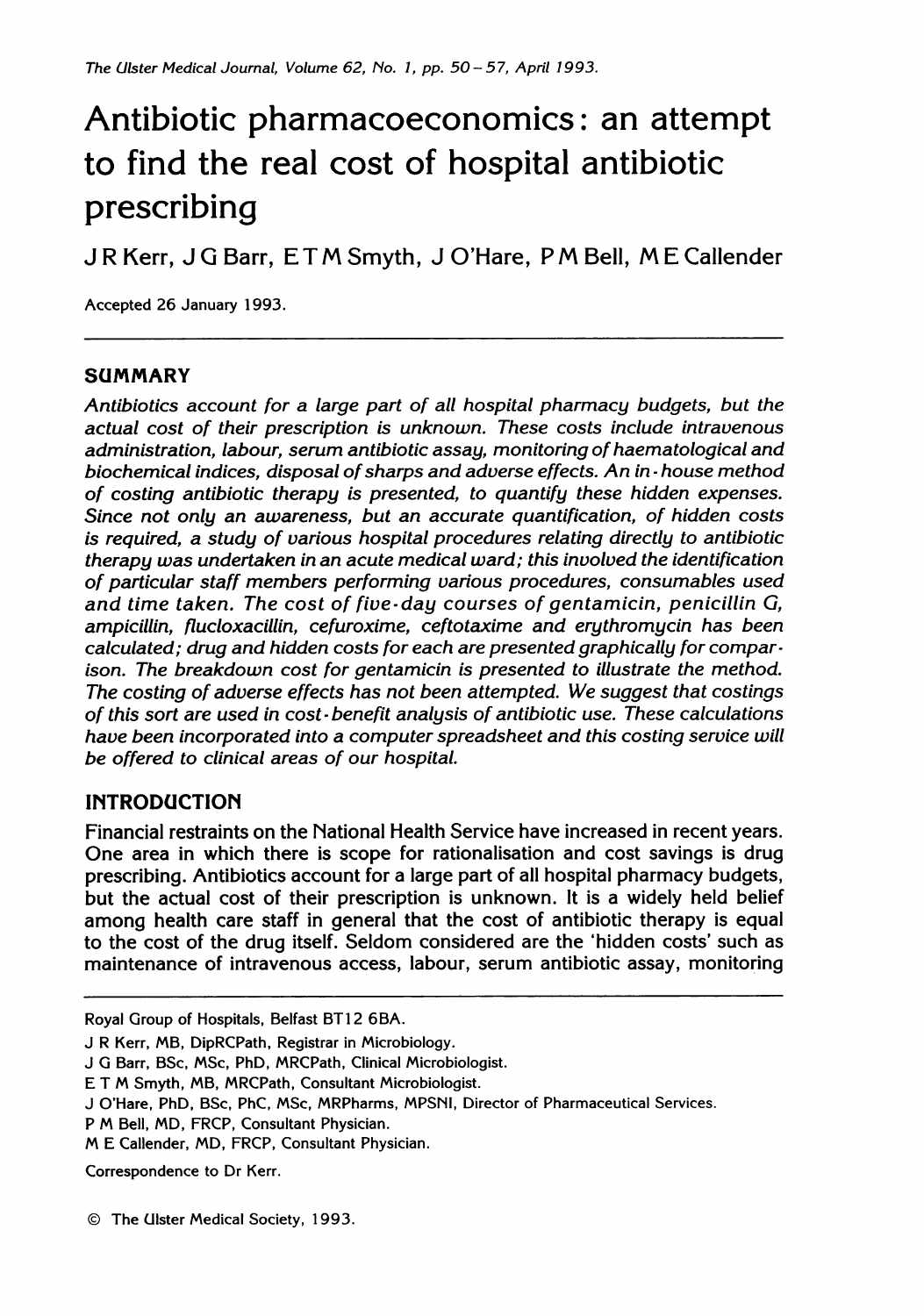of haematological and biochemical indices and waste disposal.<sup>1, 2, 3</sup> Almost never considered are those extra costs due to adverse effects of antibiotics in terms of finance.<sup>4</sup> human suffering<sup>5</sup> and environmental deterioration.<sup>6</sup>

In order to obtain a more accurate assessment of the cost of antibiotic therapy we have developed a costing structure within which subtotals will vary depending on the antibiotic and the hospital area in question. To assess the cost of antibiotics used in an acute medical ward, a study of procedures relating directly to antibiotic therapy was undertaken.

### **METHODS**

After group discussion it was concluded that for any antibiotic the total cost could be divided into eight cost categories (Table 1). The quantification of these cost categories requires, first, the basic costs of consumables, labour, transport and incineration of waste, and secondly, knowledge of consumables used and time spent by the various grades of staff on each of the procedures involved. The basic costs within these eight categories were obtained as follows: antibiotic costs were obtained from the Monthly Index of Medical Specialities (MIMS), contract costs of other consumables were obtained from the hospital purchasing department and the pharmacy, costs of standard haematological and biochemical tests (tests performed to assess the adverse effects of the antibiotic used, for example serum urea and electrolyte measurement for nephrotoxic antibiotics such as gentamicin and vancomycin) were obtained from their respective departments, costs of

| Cost category               | Summarised costs                                                                                                                                                             |  |  |  |  |
|-----------------------------|------------------------------------------------------------------------------------------------------------------------------------------------------------------------------|--|--|--|--|
| 1. Antibiotic               | The drug itself                                                                                                                                                              |  |  |  |  |
| 2. Maintenance of IV access | Insertion of an IV cannula and maintenance of its<br>patency                                                                                                                 |  |  |  |  |
| 3. Drug delivery            | Administration of the drug to the patient                                                                                                                                    |  |  |  |  |
| 4. Drug monitoring          | Measurement of serum antibiotic to ensure<br>therapeutic and to avoid toxic levels                                                                                           |  |  |  |  |
| 5. Dose readjustment        | Modification of the dose of antibiotic following<br>serum antibiotic measurement                                                                                             |  |  |  |  |
| 6. General monitoring       | Haematological and biochemical indices relating<br>to the use of the drug. For example, urea and<br>electrolytes are measured during a course of a<br>nephrotoxic antibiotic |  |  |  |  |
| 7. Sharps disposal          | Sharps are packed in plastic sharps boxes; these<br>boxes are then packed in clinical waste bags,<br>delivered to the place of incineration and<br>incinerated               |  |  |  |  |
| 8. Adverse effects          | A substantial cost: the costing of these has not<br>been attempted in this study                                                                                             |  |  |  |  |

TABLE <sup>I</sup>

Eight cost categories making up the cost of any antibiotic course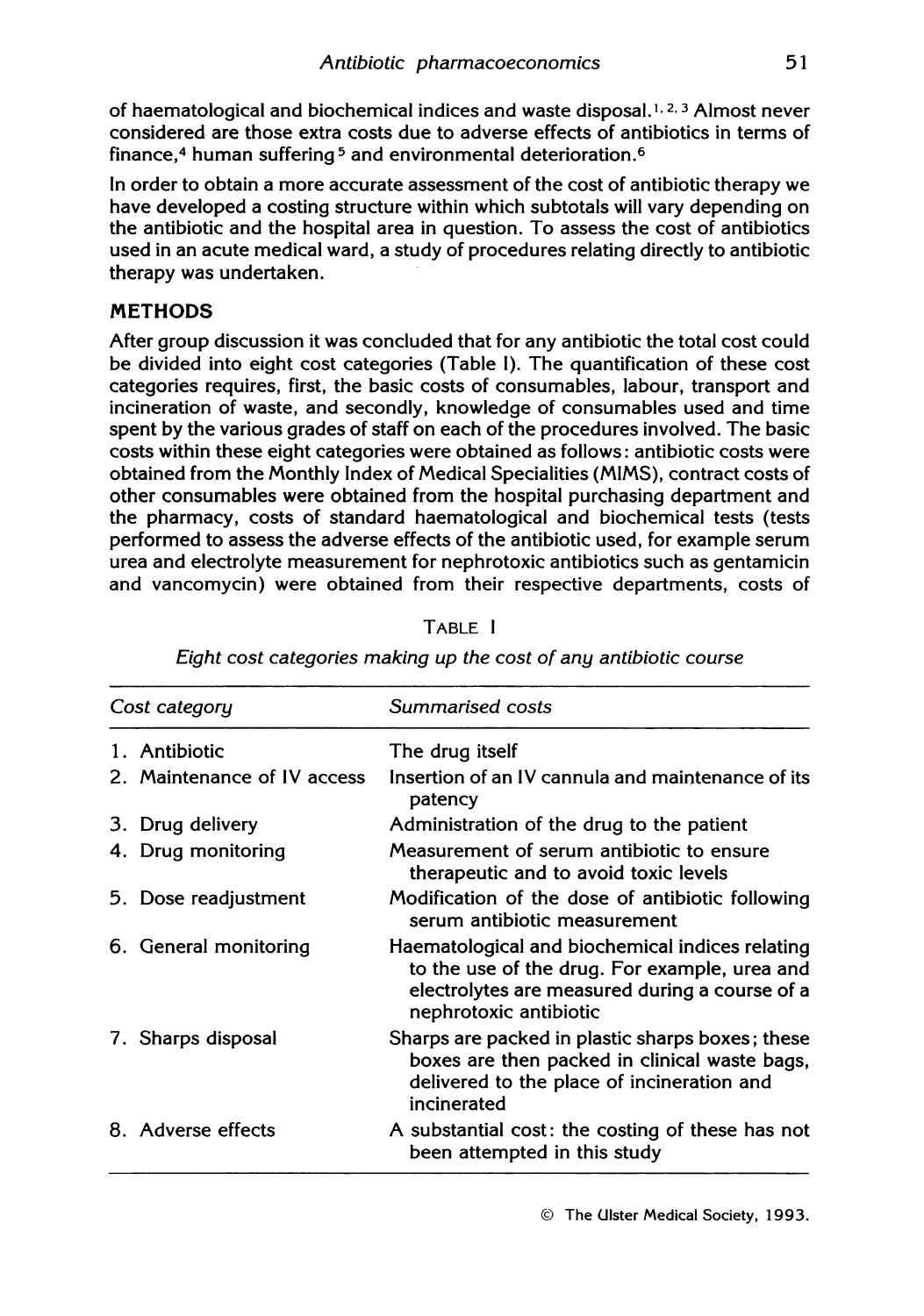labour were obtained from the various personnel departments, and information on employers' National Insurance and Superannuation contributions was obtained from the Department of Health and Social Services. For the labour categories staff nurse and porter, the most commonly occurring levels of each of these staff grades was taken as representative  $-$  grade D staff nurse and grade 3 porter. This simplification was not necessary in the case of the junior house officer labour category as all the participating members of staff in this category were employed at the basic point on the scale.

The times taken and consumables involved in the performance of various hospital procedures relating directly to antibiotic therapy were studied over <sup>a</sup> three month period in the acute medical ward. Intravenous cannula insertion, drug delivery and drawing of blood for laboratory tests were performed by the junior house officer. Packing of full sharps boxes into clinical waste bags and erecting new, empty ones was performed by the staff nurse. Portering staff are involved in the delivery of laboratory samples from the ward to the laboratory and in collection and transport of clinical waste bags. For delivery of laboratory samples from the ward to the laboratory, laboratory staff recorded the time taken to walk the same route. For collection of clinical waste bags, simulation was not possible and so the cost of this time has not been included. In the study the staff member performing a particular procedure recorded their own name, grade, the procedure, and the time taken and any consumables involved from setting out to perform the procedure to total completion of it, including disposal of waste and handwashing, if appropriate.

Also recorded was the number of gentamicin courses occurring in the ward, the length of each and how many times serum gentamicin and serum urea and electrolyte measurements were performed during each course for monitoring purposes. For each serum gentamicin assay performed it was noted whether or not the dose was readjusted, and how much time this process took. The number of courses of the other antibiotics were not noted as serum assay of these is not normally required. To assess the proportion of a sharps disposal box occupied by waste from the various antibiotic course regimens, the precise amount of waste for each regimen was calculated. In each case the waste was placed in the box and the proportion filled was noted; this varied from 33% for gentamicin to 50% for ampicillin.

It has been assumed that all blood specimens sent to the laboratory in a specimen bag for any routine test require the same time for the junior house officer and the porter. The cost of ward consumables for serum gentamicin and serum urea and electrolyte measurements were noted specifically. It has also been assumed that all antibiotics require the same time for administration by the junior house officer. The consumables for particular antibiotic courses were noted specifically where possible, and the times taken for the various procedures were arrived at by calculating average values (Table II). The consumables used in the various procedures were determined by noting the minimum number necessary to perform a particular procedure: it was found that serum gentamicin and serum urea and electrolyte measurements were each performed once for each course of gentamicin, and calculations were made on this basis. No dose readjustments were needed after any serum gentamicin assay, so this cost category was considered to be zero for this study. The cost of sharps disposal was based on the most common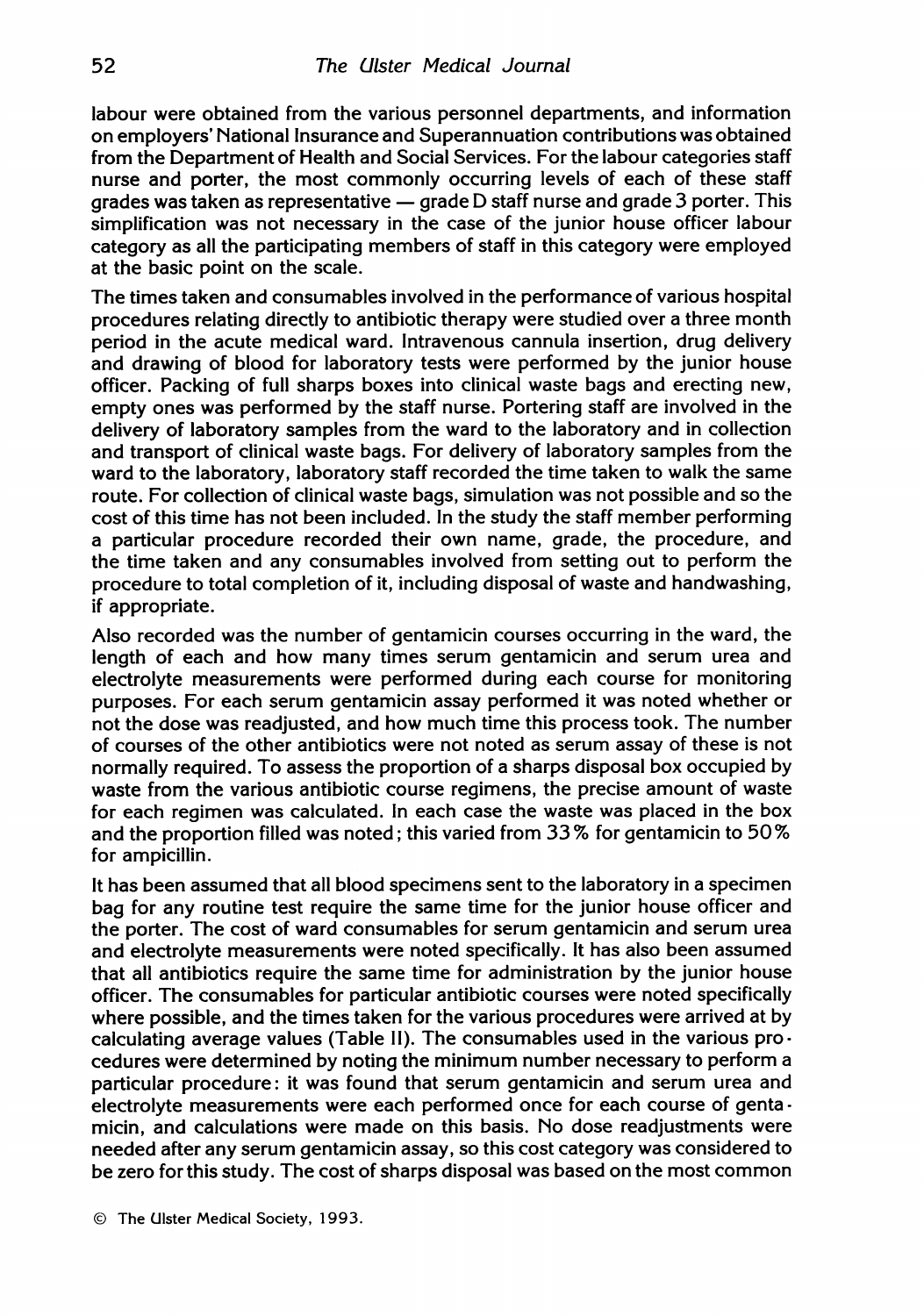| ABLE |  |
|------|--|
|------|--|

| Procedure<br>(Cost<br>category<br>number)                        | <b>Staff</b><br>member                                 | Measure -<br>ments<br>(number) | Time<br>(range)<br>min | Time<br>(mean)<br>min | Consumables                                                                                                                                                                                                |
|------------------------------------------------------------------|--------------------------------------------------------|--------------------------------|------------------------|-----------------------|------------------------------------------------------------------------------------------------------------------------------------------------------------------------------------------------------------|
| Insertion of<br>IV cannula<br>(2)                                | Junior<br>house<br>officer                             | 69                             | $4 - 9$                | 6.7                   | IV cannula $\times 1$<br>anticoagulant $\times 1$<br>10 ml syringe $\times$ 1<br>cotton wool $\times 1$<br>alcohol swab $\times 1$<br>bandage $\times 1$                                                   |
| Drug<br>delivery<br>(3)                                          | Junior<br>house<br>officer                             | 184                            |                        | 4.7                   | For 80mg gentamicin:<br>needle $\times$ 1<br>2 ml syringe $\times$ 1                                                                                                                                       |
|                                                                  |                                                        |                                |                        |                       | For 1g erythromycin:<br>20 ml sterile water $\times 1$<br>20ml syringe $\times 1$<br>needle $\times 1$                                                                                                     |
|                                                                  |                                                        |                                |                        |                       | For $1.5g$ cefuroxime,<br>2g cefotaxime,<br>1g flucloxacillin,<br>1g ampicillin and<br>$1.2$ g penicillin G:<br>10ml sterile water $\times$ 1<br>10 ml syringe $\times$ 1<br>needle $\times 1$             |
| Drawing of<br>blood<br>$(4+6)$                                   | Junior<br>house<br>officer                             | 90                             |                        | 5.3                   | For serum gentamicin<br>assay; peak and trough:<br>10ml syringe $\times$ 2<br>needle $\times 2$<br>alcohol swab $\times 2$<br>cotton wool $\times 2$<br>blood bottle $\times 2$<br>specimen bag $\times 1$ |
| Sharps box<br>(7)                                                | <b>Staff</b><br>nurse                                  | 41                             | $2 - 6$                | 4.0                   |                                                                                                                                                                                                            |
| Delivery of<br>blood<br>specimens<br>to labor -<br>atory $(4+6)$ | Porter<br>(simulated<br>by labor.<br>oratory<br>staff) | 41                             | $5 - 9$                | 6.9                   |                                                                                                                                                                                                            |

Hospital procedures relating to antibiotic therapy: times taken, consumables used and staff members involved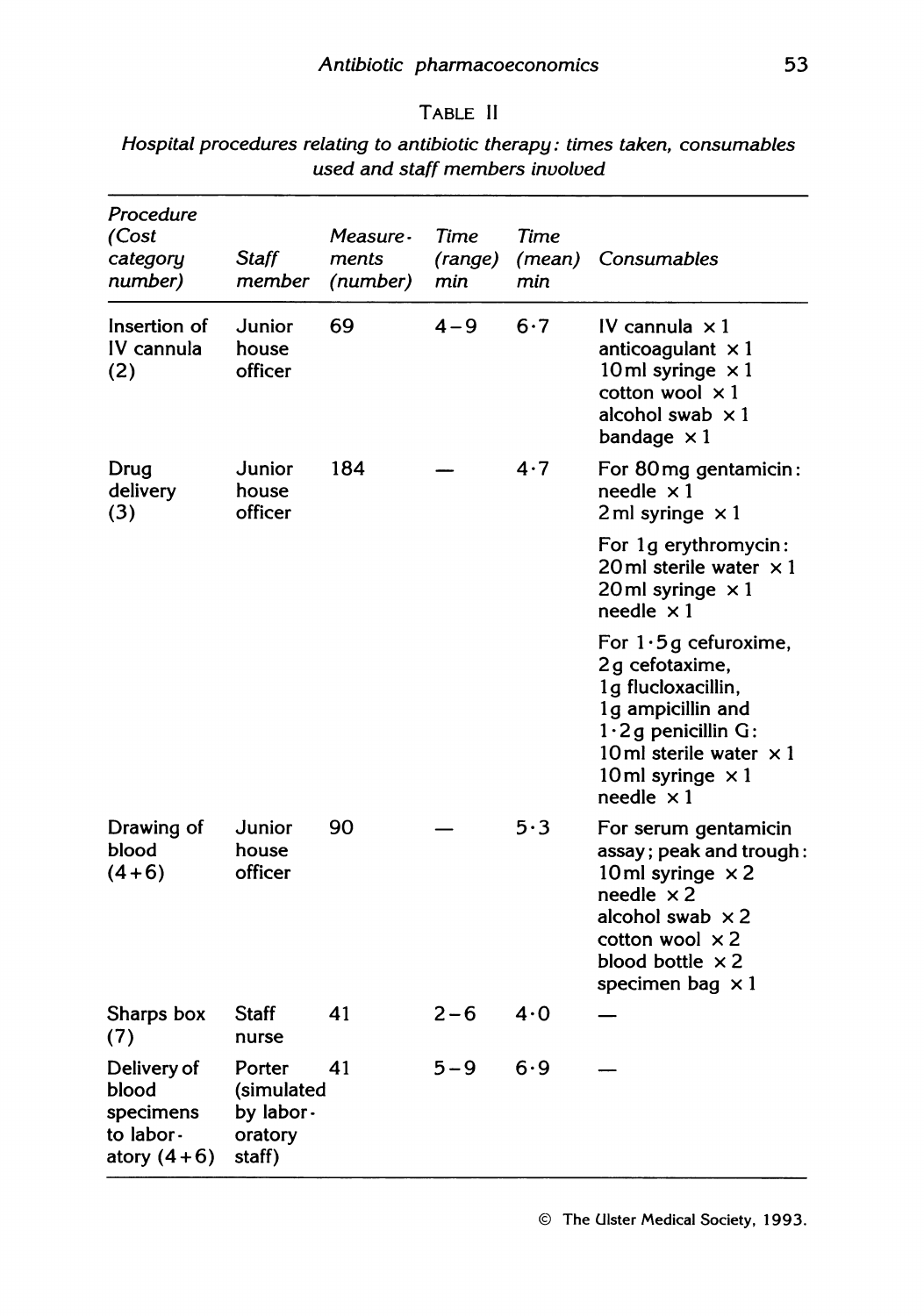sharps box in use, how much waste filled this particular box to the recommended level, how many courses of a particular antibiotic regimen this represented, nursing time, and the cost of transport and incineration.

The resulting data were used to calculate the cost of the following five - day courses of IV antibiotics: gentamicin 80 mg three times daily, penicillin G  $1.2 g$ four times daily, ampicillin <sup>1</sup> g four times daily, flucloxacillin 1g four times daily, cefuroxime  $1.5a$  three times daily, cefotaxime 2 g three times daily, and erythromycin <sup>1</sup> g four times daily. The five-day regimen chosen was used to facilitate comparison of cost between different antibiotics. The itemisation and costing of the gentamicin regimen is shown in detail. All costs were calculated as contract costs except the antibiotic cost which is taken from MIMS; the hospital contract cost of antibiotics and other specific items is not given and these costs therefore appear as subtotals. Value added tax has not been included on any item as it is paid by the hospital.

### RESULTS

The study of procedures relating directly to antibiotic therapy in an acute medical ward showed the mean time for insertion of an intravenous cannula to be 6-7 minutes, for drug delivery,  $4.7$  minutes, for drawing of blood,  $5.3$  minutes, for sharps box management, 4 minutes, and for delivery of a blood sample to labor atory, 6-9 minutes (Table II).

There were 4 only courses of gentamicin prescribed in the ward during the three month study period; ranqing in lenqth from five to nine days, and in each case one

set of peak and trough serum gentamicin assays and one serum urea and electrolyte measurement was performed. The dose of gentamicin was not adjusted in any case. Table Ill shows the itemised cost categories and resultant subtotals for a five - day course of intravenous gentamicin. Fig <sup>1</sup> shows these subtotals graphically; drug costs and hidden costs account for 35 % and 65% respectively of the total cost.



Fig 1. Graphical representation of the cost of gentamicin therapy shown in Table Ill.

The drug costs and hidden costs for 7 different antibiotic regimens, including gentamicin, calculated according to these methods are shown in Fig 2.

#### **DISCUSSION**

For gentamicin, the drug costs and hidden costs account for 35% and 65% respectively of the total cost. The true ratio of hidden cost to antibiotic cost is actually greater in this hospital as pharmacy contracting arrangements significantly reduce the drug cost below that shown in the Monthly Index of Medical Specialities. If the cost of adverse effects were quantified the drug cost contribution would decrease still further.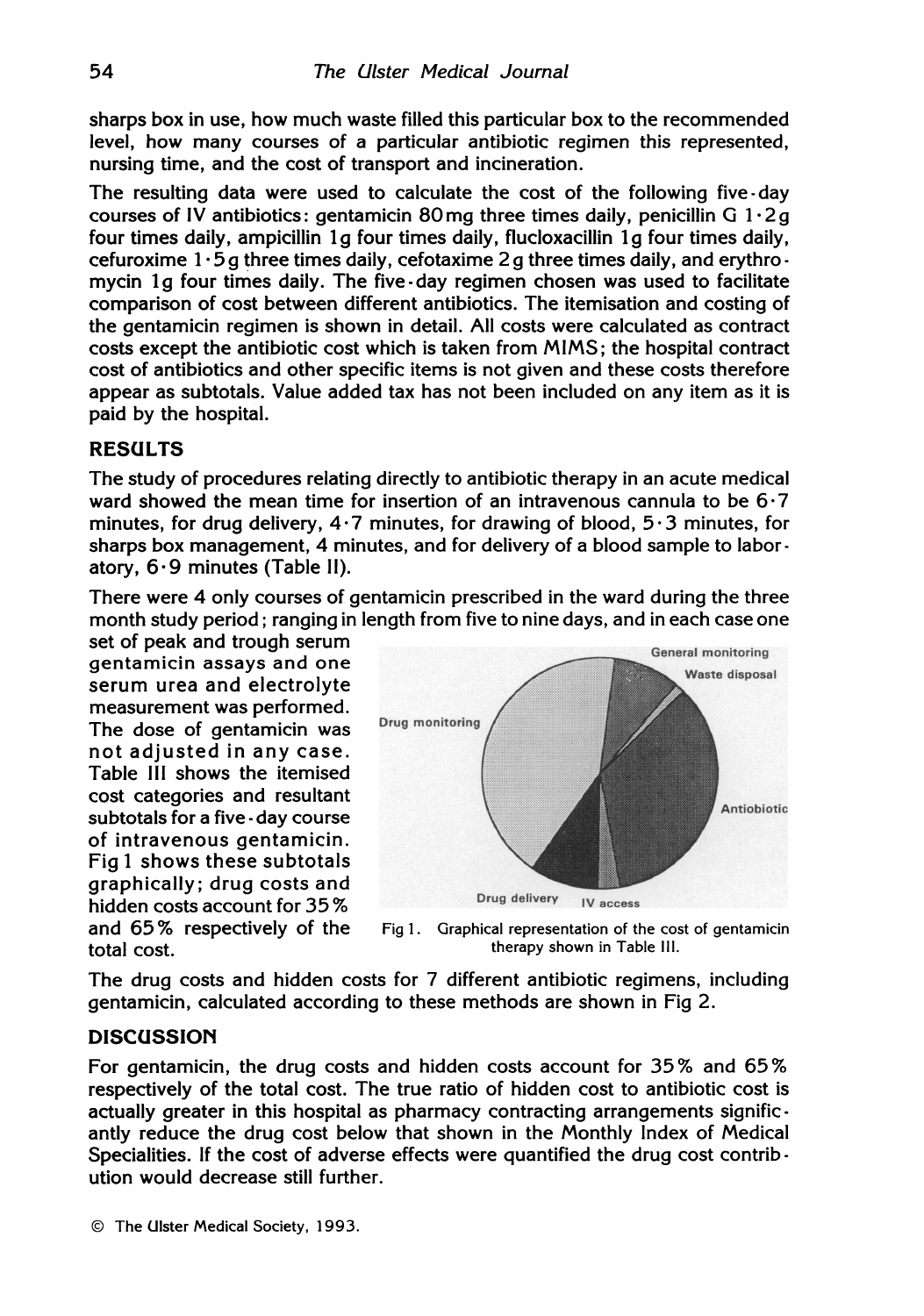|                                                |  | The itemised cost categories and corresponding costs for a five-day course of |  |  |  |  |  |  |  |
|------------------------------------------------|--|-------------------------------------------------------------------------------|--|--|--|--|--|--|--|
| intravenous gentamicin 80 mg three times daily |  |                                                                               |  |  |  |  |  |  |  |

| Cost category         |                              | Items involved                               | Cost       |
|-----------------------|------------------------------|----------------------------------------------|------------|
| 1. Antibiotic         |                              | 80 mg gentamicin $\times$ 15                 | £23.70     |
|                       | 2. Maintenance of IV access  | IV cannula                                   |            |
|                       |                              | anticoagulant                                |            |
|                       |                              | 10ml syringe                                 |            |
|                       |                              | cotton wool                                  |            |
|                       |                              | bandage                                      |            |
|                       |                              | alcohol swab                                 |            |
|                       |                              | $6.7$ minutes $9-5$ pm JHO                   | £2.03      |
| 3. Drug delivery      |                              | needle $\times$ 15                           |            |
|                       |                              | 2 ml syringe $\times 15$                     |            |
|                       |                              | 47 minutes $9-5$ pm JHO                      |            |
|                       |                              | 23.5 minutes OnCall JHO                      | \$6.41     |
| 4. Drug monitoring    |                              | 10 ml syringe $\times$ 2                     |            |
|                       | (peak and trough serum       | needle $\times 2$                            |            |
|                       | levels, measured $\times$ 1) | alcohol swab $\times 2$                      |            |
|                       |                              | cotton wool $\times$ 2                       |            |
|                       |                              | blood bottle $\times 2$                      |            |
|                       |                              | specimen bag                                 |            |
|                       |                              | gentamicin assay $\times 2$                  |            |
|                       |                              | $10.6$ minutes $9-5$ pm JHO                  |            |
|                       |                              | $6.9$ minutes $9-5$ pm porter                | £28.77     |
| 5. Dose readjustment  |                              |                                              | £0.00      |
| 6. General monitoring |                              | 10ml syringe                                 |            |
|                       | (urea and electrolytes       | needle                                       |            |
| measurement)          |                              | alcohol swab                                 |            |
|                       |                              | cotton wool                                  |            |
|                       |                              | blood bottle                                 |            |
|                       |                              | specimen bag                                 |            |
|                       |                              | $U$ and $E$                                  |            |
|                       |                              | $5.3$ minutes $9-5$ pm JHO                   |            |
|                       |                              | $6.9$ minutes $9-5$ pm porter                | \$6.29     |
| 7. Waste disposal     |                              | $\frac{1}{3}$ cost of 101 plastic sharps box |            |
|                       |                              | 4/3 minutes 9-5 pm staff nurse               |            |
|                       |                              | Contract cost of waste, transport            |            |
|                       |                              | and incineration                             | \$0.78     |
| 8. Adverse effects    |                              | Nephrotoxicity                               |            |
|                       |                              | Ototoxicity                                  |            |
|                       |                              | <b>Bacterial resistance</b>                  |            |
|                       |                              | Superinfection                               |            |
|                       |                              | IV cannula site infection                    | not costed |
|                       |                              | Total                                        | £67.98     |

The Ulster Medical Society, 1993.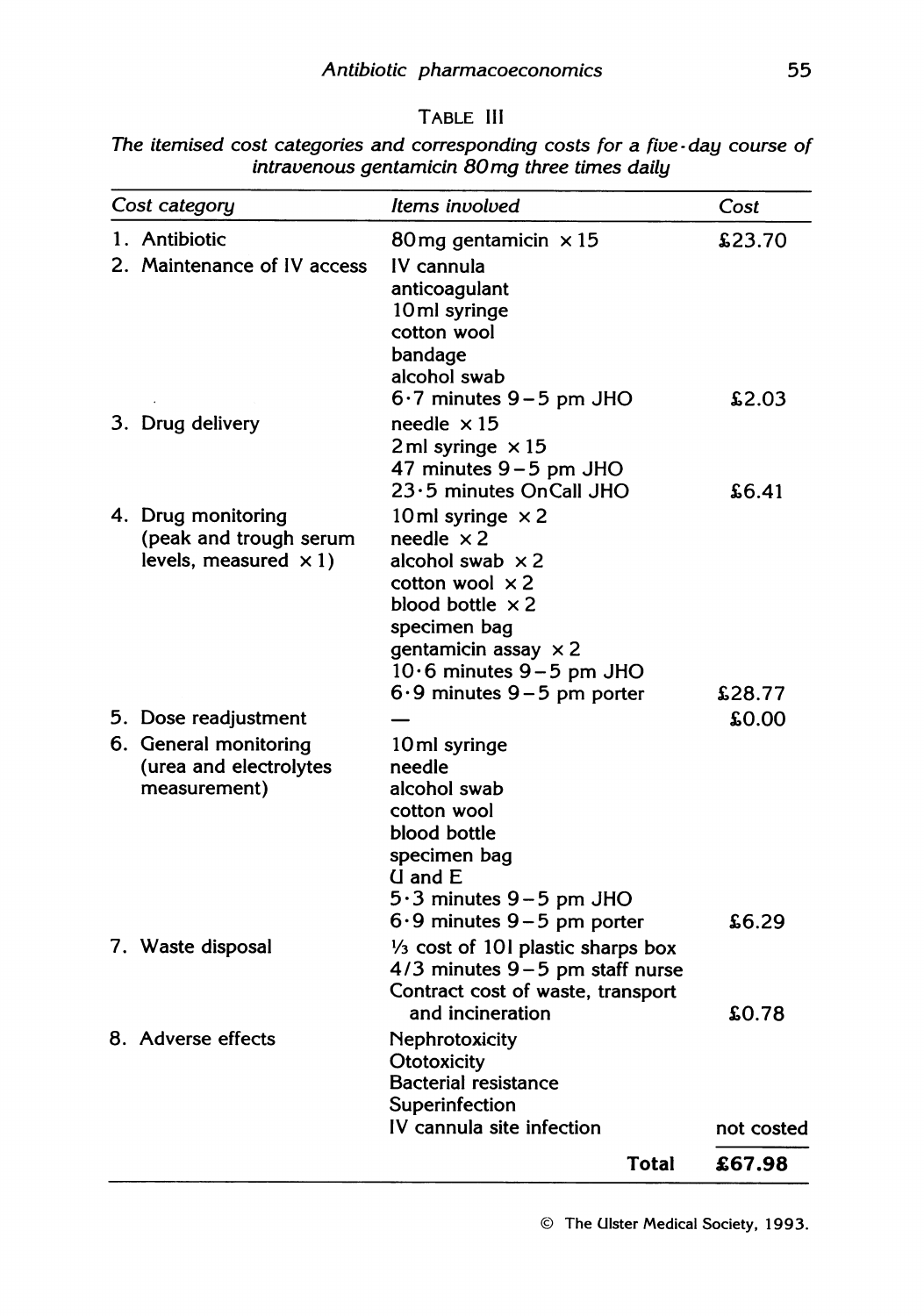

Fig 2. Published drug cost versus hidden cost for seven antibiotics

Labour and consumable costs vary from regimen to regimen, accounting for some of the variations in hidden costs. Antibiotics which require serum level monitor ing, for example gentamicin, have larger hidden costs than those which do not, for example cefuroxime, other factors being equal. Antibiotics administered four times per day, for example penicillin G, will have a higher hidden cost than those administered three times per day, for example cefuroxime. Erythromycin is the most expensive of the regimens costed (Fig 2) because each dose costs over eight pounds, because it is administered four times daily, and because it is quite insoluble; a dose of 1g requires twenty millilitres of sterile water to dissolve it. In this hospital, on -call drug delivery by nursing staff has been about three times more expensive than that by junior doctors, and it has therefore been cheaper for the hospital to employ doctors rather than staff nurses to administer drugs at night. The recent changes in legislation relating to the workload of junior doctors will change this.

Although the numbers of measurements for all procedures are reasonably high, a weakness in the study is that the calculations on serum monitoring of gentamicin are based on data from only four courses. Although it is recommended procedure, it is our impression that only a fraction of courses of aminoglycosides are monitored with serum antibiotic and serum urea and electrolyte measurement. It has been assumed that all antibiotics require the same time for drug delivery; this is obviously not the case. For example, a water-soluble antibiotic will take a shorter time to prepare and administer than a relatively insoluble one; this is because a larger volume of water and more time are required to prepare an insoluble antibiotic for therapeutic administration. This is a very difficult area to quantify accurately as it is routine practice for junior doctors to batch the prepar ation and administration of intravenous antibiotics.

As these calculations are complex and ever-changing with cost variation, this system is at present being installed into the form of computer spreadsheets. The